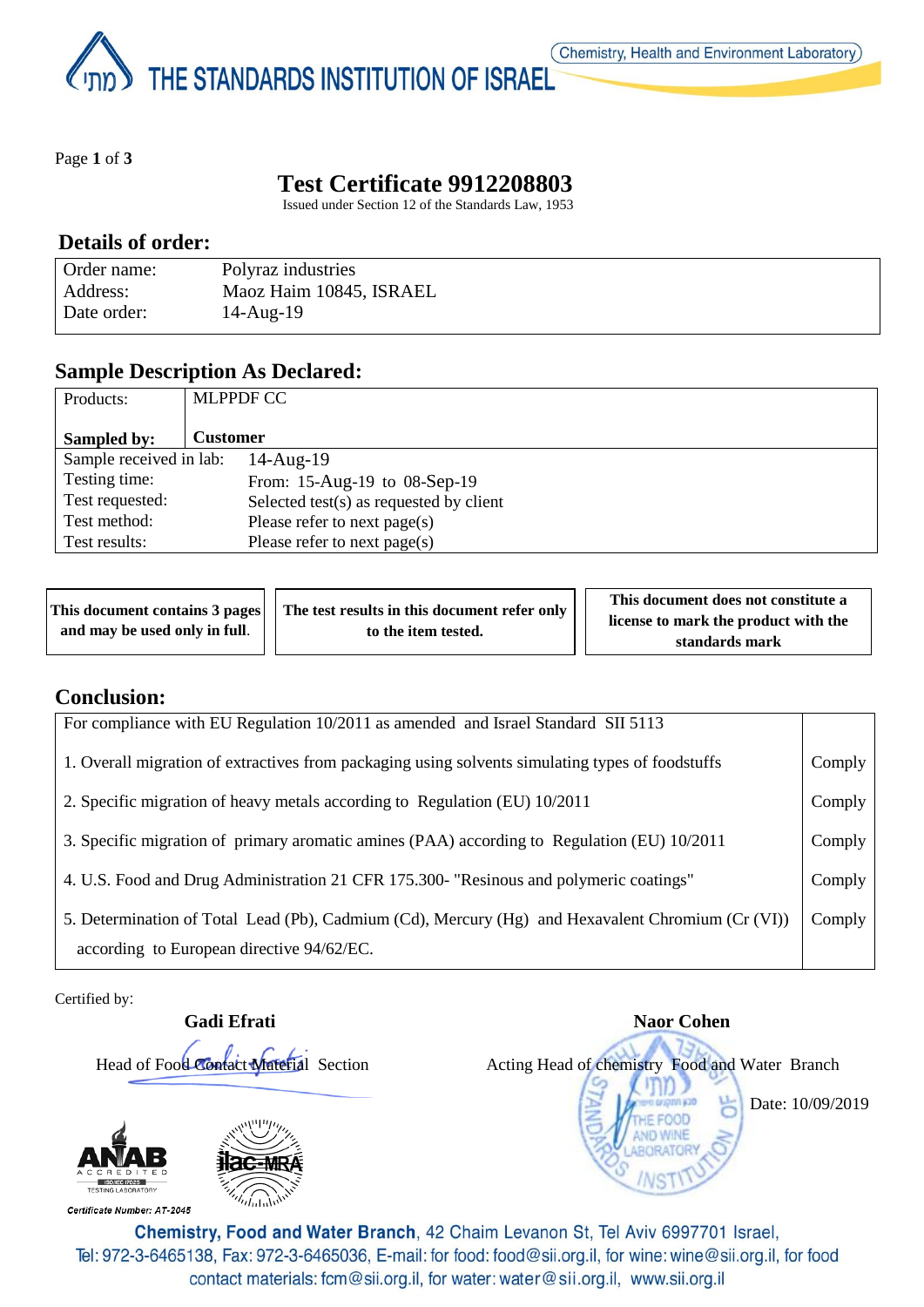THE STANDARDS INSTITUTION OF ISRAEL

Page **2** of **3**

## **Test Certificate No.9912208803**

Issued under Section 12 of the Standards Law, 1953

*Description:* MLPPDF CC Sheet and thermoforming products from it, PP is food contact layer *Aqueous and alcoholic foodstuffs, acidic, oily, milk products and dry food products for hot fill conditions at a temperature between 70ºC for 2 hours, or heating up to 100ºC for up to 15 minutes and also for prolonged storage at 40ºC and bellow (refrigerated and deep-frozen storage).*

#### *1- Overall Migration Protocol*

Selection of test conditions as specified to Regulation 10/2011 Annex III, V; Selection of test method: EN 1186-1

| $Section 01$ rest memoral $E[X]$ 1160-1 |                           |                           |                        |                  |  |
|-----------------------------------------|---------------------------|---------------------------|------------------------|------------------|--|
| <b>Tested sample</b>                    | <b>Food Simulants</b>     | <b>Test conditions</b>    | Extractives, mg/sq. dm | Limit, mg/sq. dm |  |
| <b>MLPPDF CC</b>                        | $A$ ( <i>Ethanol</i> 10%) | 10 days at $40^{\circ}$ C |                        | 10               |  |
| <b>MLPPDF CC</b>                        | $B$ (Acetic acid 3%)      | 10 days at $40^{\circ}$ C | 5.6                    | 10               |  |
| <b>MLPPDF CC</b>                        | $D2$ ( <i>Olive oil</i> ) | 10 days at $40^{\circ}$ C | 2.8                    | 10               |  |

#### *2-Specific migration of metals according to Regulation (EU) 10/2011* Selection of test method: EN 13130-1 and sample preparation in 3  $w/w$  % acetic acid at 40 $^{\circ}$ C for 10 days Method: ICP-AES (inductively argon coupled plasma emission spectroscopy) *Soluble metal SML, ppm MDL, ppm Results, ppm Barium* 1 1 0.1 ND *Cobalt* 0.05 0.05 ND *Copper* 1 5 5 0.1 ND *Iron* 1 ND *Lithium* 0.6 0.1 ND *Manganese* 1 0.6 0.1 1 ND *Zinc* 25 0.5 ND *Aluminum* 1 0.1 0.7 *Nickel* 0.02 0.01 ND Note:

ppm=mg/kg (1,000 ppm=1,000 mg/kg=0.1%); SML = Specific Migration Limit;x ND= Not Detected (<MDL); MDL=Method Detection Limit;

| 3- Specific migration of Primary aromatic amines (PAA)- according to Regulation (EU) 10/2011 |                       |                           |                           |                |
|----------------------------------------------------------------------------------------------|-----------------------|---------------------------|---------------------------|----------------|
| As specified in Regulation (EU) No. 10/2011 ANNEX III and V. Method: In-house method         |                       |                           |                           |                |
| <b>Tested sample</b>                                                                         | <b>Food Simulants</b> | <b>Test conditions</b>    | <b>Extractives, mg/kg</b> | Limit, $mg/kg$ |
| MLPPDF CC                                                                                    | Acetic acid 3%        | 10 days at $40^{\circ}$ C | ND                        | 0.01           |

| 4- Total Extractives -21 FDA 175.300<br>As specified in U.S Food and Drug Administration 21 FDA 175.300 table 2 condition of use: C |                  |                                 |                        |                  |
|-------------------------------------------------------------------------------------------------------------------------------------|------------------|---------------------------------|------------------------|------------------|
| <b>Tested sample</b>                                                                                                                | <b>Simulants</b> | <b>Test conditions</b>          | Extractives, $mg/in^2$ | Limit, $mg/in^2$ |
| <b>MLPPDF CC</b>                                                                                                                    | Distilled water  | Fill boiling cool to 100 deg. F | 0.1                    | 0.5              |
| <b>MLPPDF CC</b>                                                                                                                    | Heptane          | 15 minutes at 120 deg. F        | $\langle 01$           | 0.5              |
| <b>MLPPDF CC</b>                                                                                                                    | Ethanol 8%       | 2 hours at 150 deg. $F$         | 0.2                    | 0.5              |

Chemistry, Food and Water Branch, 42 Chaim Levanon St, Tel Aviv 6997701 Israel, Tel: 972-3-6465138, Fax: 972-3-6465036, E-mail: for food: food@sii.org.il, for wine: wine@sii.org.il, for food contact materials: fcm@sii.org.il, for water: water@sii.org.il, www.sii.org.il